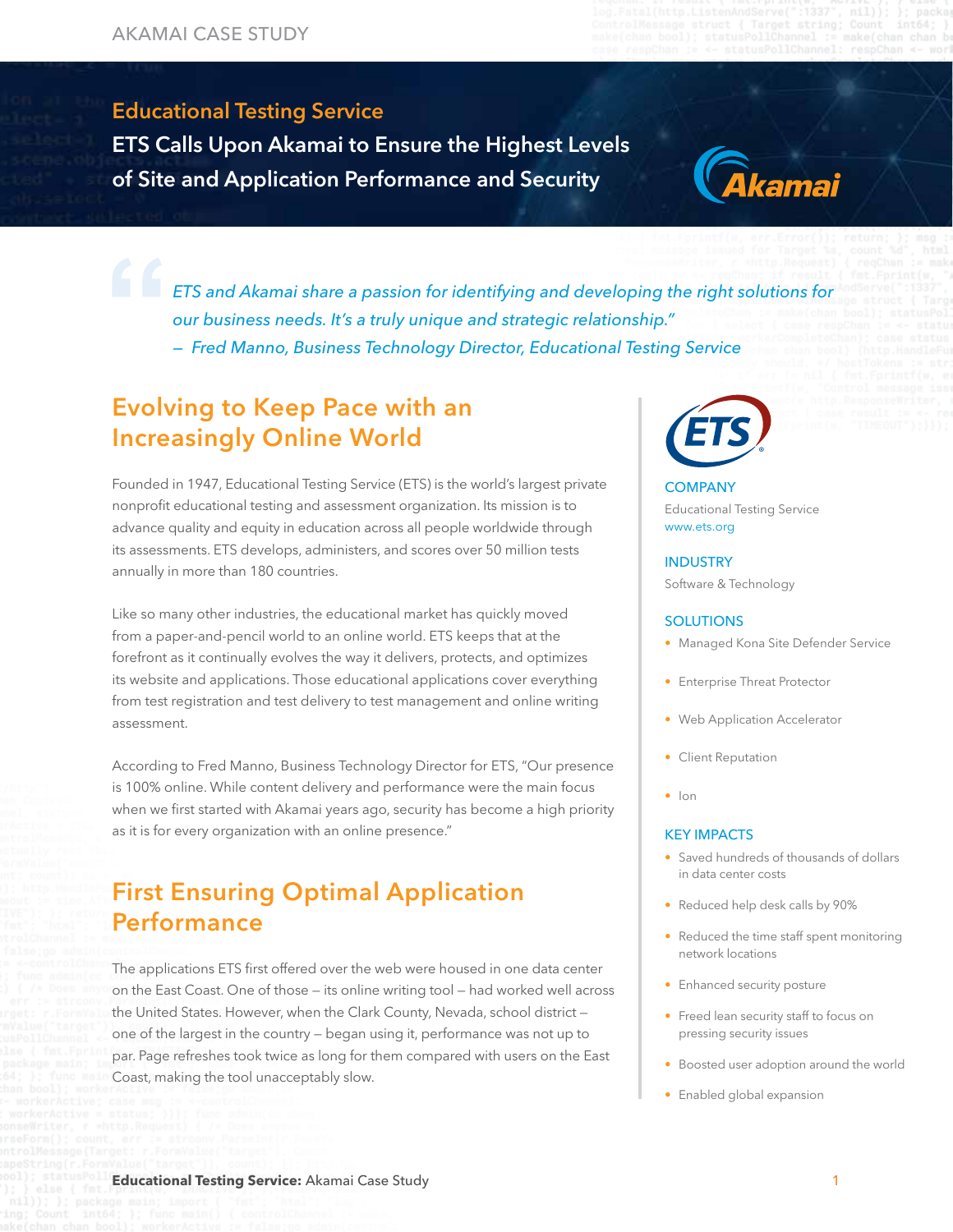# Educational Testing Service ETS Calls Upon Akamai to Ensure the Highest Levels of Site and Application Performance and Security

Manno did his homework and discovered all the issues associated with Internet latency, including how cross-country IP hops and the tactics telecom providers use to route traffic can slow application performance.

After conducting his due diligence, Manno selected the Akamai Web Application Accelerator (WAA) service. Rather than open a data center on the West Coast, ETS took advantage of WAA to accelerate its web applications. This enabled ETS to save hundreds of thousands of dollars in new data center costs while also lowering the number of help desk calls by 90%, and reducing the time staff spent monitoring network locations. Best of all, it boosted user adoption around the world.

### Addressing the Latest Security Concerns

Given these impressive results, it was only natural that Manno continued to turn to Akamai to address ETS's additional site and application needs. ETS deployed Akamai Ion when it became available to intelligently optimize website and application performance according to the user's device type and network conditions.

As Manno explained, security has been the top issue in more recent years. Like other organizations online, ETS has seen an increase in security threats. To that end, ETS has adopted a number of Akamai solutions to mitigate attacks before they hit the organization's network.

These solutions include Kona Site Defender and Client reputation, giving ETS a state-of-the-art, proprietary risk analysis engine to compute a score for every source IP address to identify malicious clients. Eventually, ETS upgraded to the Managed Kona Site Defender Service, Akamai's proactive, fully managed security service.

"Because we can count on Akamai to manage Kona, our lean team is freed to focus on more pressing security issues," says Manno.

### Benefiting From a Long-Term Relationship

As Manno explains, ETS has turned repeatedly to Akamai not for a particular solution but because of the value of the relationship. "We view Akamai as a strategic, trusted partner. We meet regularly with Akamai's sales and technical staff to understand how Akamai solutions intersect with our needs. Because we can always count on clear communications grounded in integrity, we never hesitate to be early adopters of Akamai's newest solutions."

*We meet regularly with Akamai's sales and technical staff to understand how Akamai solutions intersect with our needs."*

*— Fred Manno*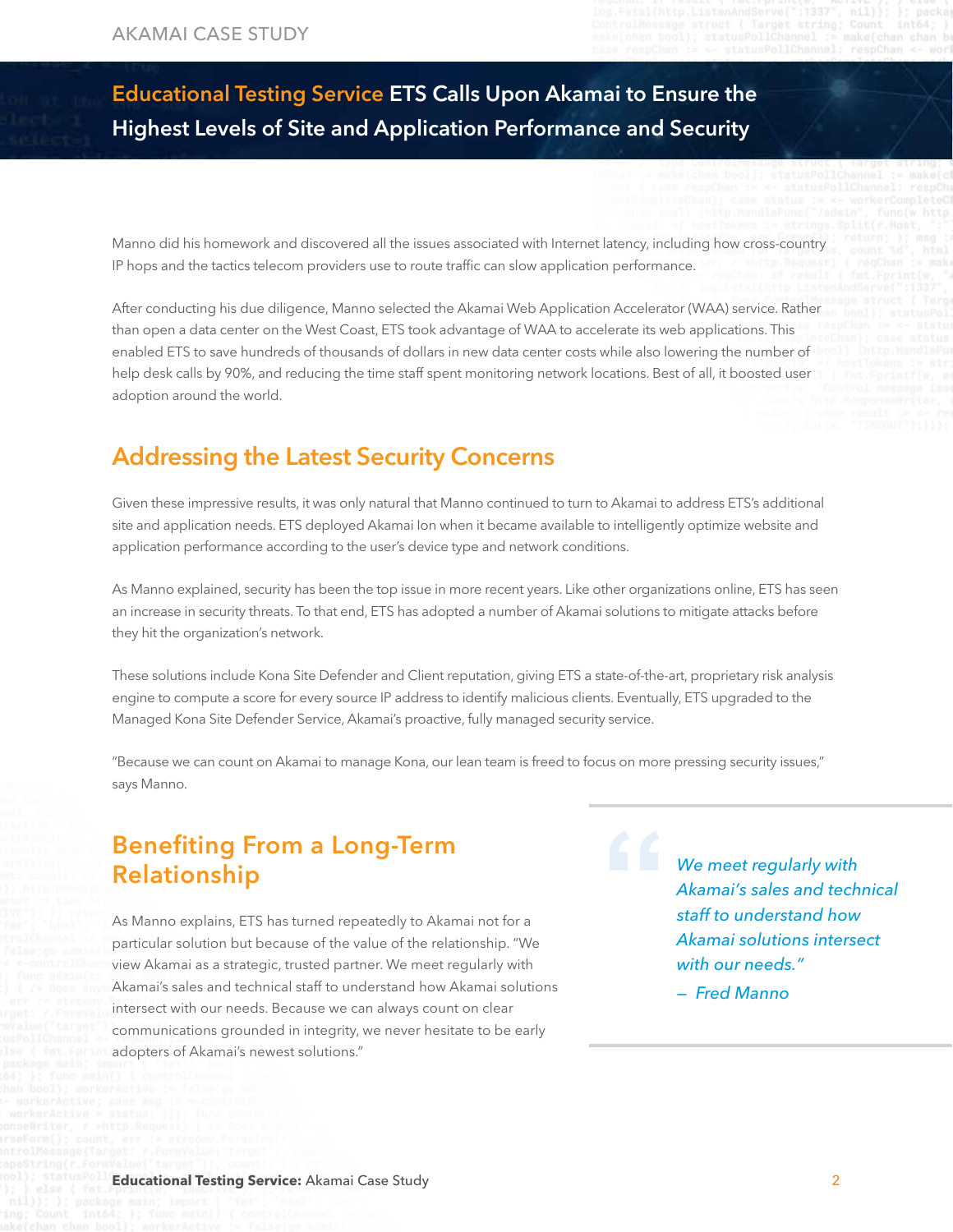# Educational Testing Service ETS Calls Upon Akamai to Ensure the Highest Levels of Site and Application Performance and Security

That was precisely how ETS came to use Enterprise Threat Protector. This solution is designed to enable ETS to ensure that users and devices can securely connect to the Internet from anywhere, without exposing the organization to threats such as malware, ransomware phishing, and data exfiltration. In discussions with Akamai, Manno learned that Enterprise Threat Protector could be quickly and easily added to ETS's existing security tools with a simple DNS configuration change.

"We didn't realize Akamai could help resolve this issue, which is why it's invaluable to have such a close working relationship with Akamai. The company is continually developing and launching solutions to address the latest needs," says Manno.

# Serving Business Needs and Global Expansion

While Akamai's services are invisible to ETS's business employees, they are well aware of the value. According to Manno, the business units understand that to ensure ETS's applications perform optimally and consistently in any state, they need to be served by Akamai. "The business units understand that our site and applications are always up, performing well, and withstanding security attacks. And they know that's due to Akamai," he continues.

To date, ETS has offloaded about 80% of its applications to the Akamai platform, enabling it to reduce infrastructure requirements. "This makes our life easier and lowers our costs, especially as we move our applications to the AWS cloud environment. We expect even more savings by offloading application hits from AWS to Akamai as we continue with our digital transformation," says Manno.

Akamai is also enabling ETS to confidently expand the overseas presence of its online writing tool and two new tests: TOEFL® and TOEIC®. "We deliver millions of these tests around the world via a variety of testing centers, and we cannot always be certain of the Internet connectivity in those locations. Whether it's to enable registration for these tests or the actual taking of them, Akamai's edge performance and route optimization make a huge difference in the performance each end user sees," continues Manno.

ETS continues to explore how it can work with Akamai to take advantage of the Zero Trust security model, deploying Enterprise Application Access as part of its ongoing commitment to network security. "We appreciate how our long-term partnership with Akamai has enabled us to keep pace with the latest technologies and trends," concludes Manno.